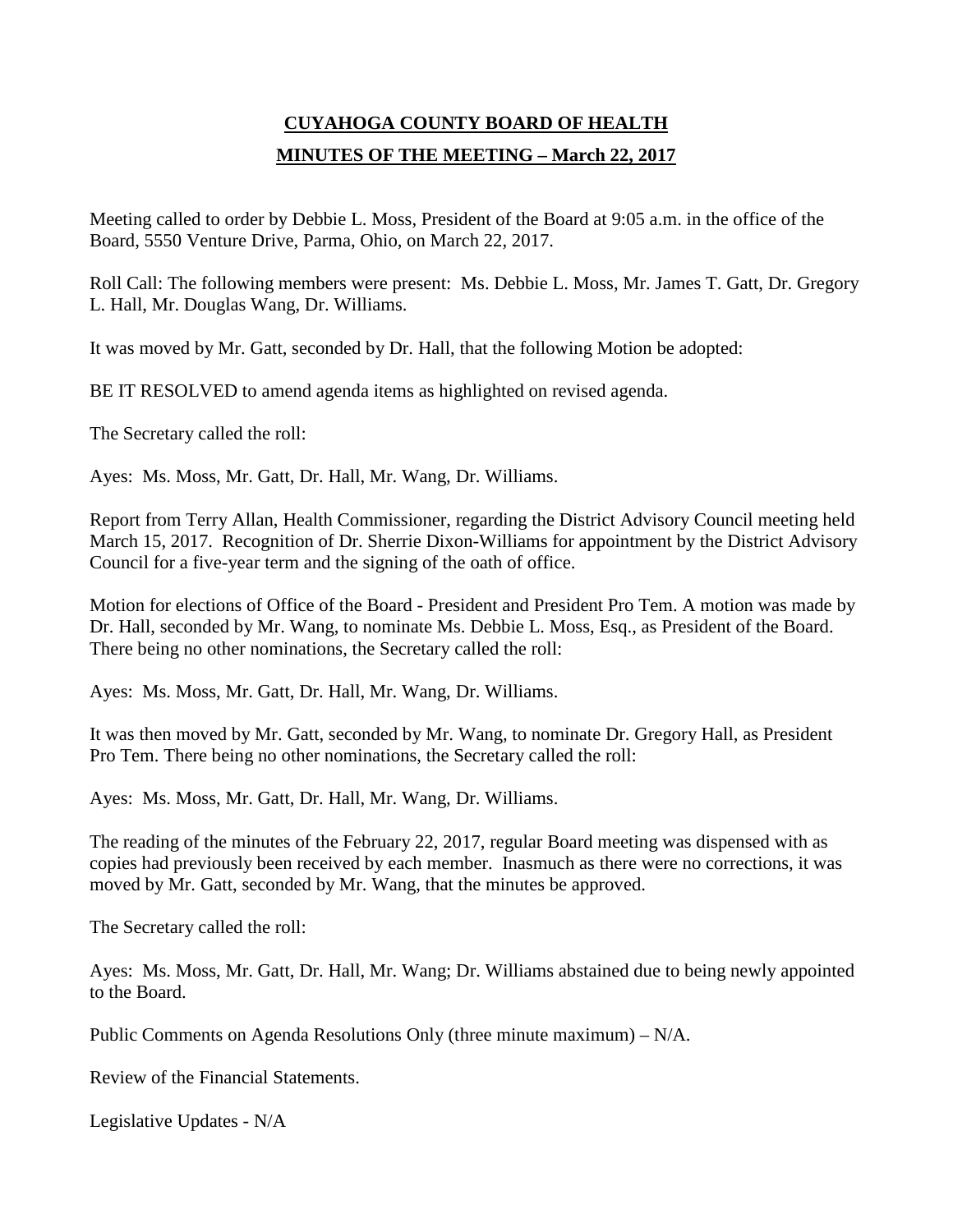Committee Reports – N/A

Approval of Resolutions/Motions:

# **REGULAR ACTIONS OF THE BOARD:**

It was moved by Dr. Hall, seconded by Mr. Wang, that the following RESOLUTION (2017-24) be adopted:

BE IT RESOLVED to accept the Mt. Sinai Healthcare Foundation 2017/2020 Early Ages Healthy Stages (EAHS) grant from March 6, 2017 through March 6, 2020. Amount to be received is not to exceed \$293,323.00.

The Secretary called the roll:

Ayes: Ms. Moss, Mr. Gatt, Dr. Hall, Mr. Wang, Dr. Williams.

It was moved by Mr. Gatt, seconded by Mr. Wang, that the following RESOLUTION (2017-25) be adopted:

BE IT RESOLVED to renew contract with Starting Point to provide child care training and technical assistance from January 1, 2017 through December 31, 2017. Amount to be received is not to exceed \$182,487.00.

The Secretary called the roll:

Ayes: Ms. Moss, Mr. Gatt, Dr. Hall, Mr. Wang, Dr. Williams.

It was moved by Dr. Hall, seconded by Mr. Wang, that the following RESOLUTION (2017-26) be adopted:

BE IT RESOLVED to renew the Ohio Department of Health (ODH) 2017/2018 Immunization Action Plan (IAP) grant from April 1, 2017 through June 30, 2018. Amount to be received is not to exceed \$462,970.00.

The Secretary called the roll:

Ayes: Ms. Moss, Mr. Gatt, Dr. Hall, Mr. Wang, Dr. Williams.

It was moved by Dr. Hall, seconded by Mr. Wang, that the following RESOLUTION (2017-27) be adopted:

BE IT RESOLVED to renew contract with the City of Cleveland Department of Public Health (CDPH) under the 2017/2018 Immunization Action Plan (IAP) grant from April 1, 2017 through June 30, 2018. Amount to be paid to CDPH is not to exceed \$157,409.80.

The Secretary called the roll: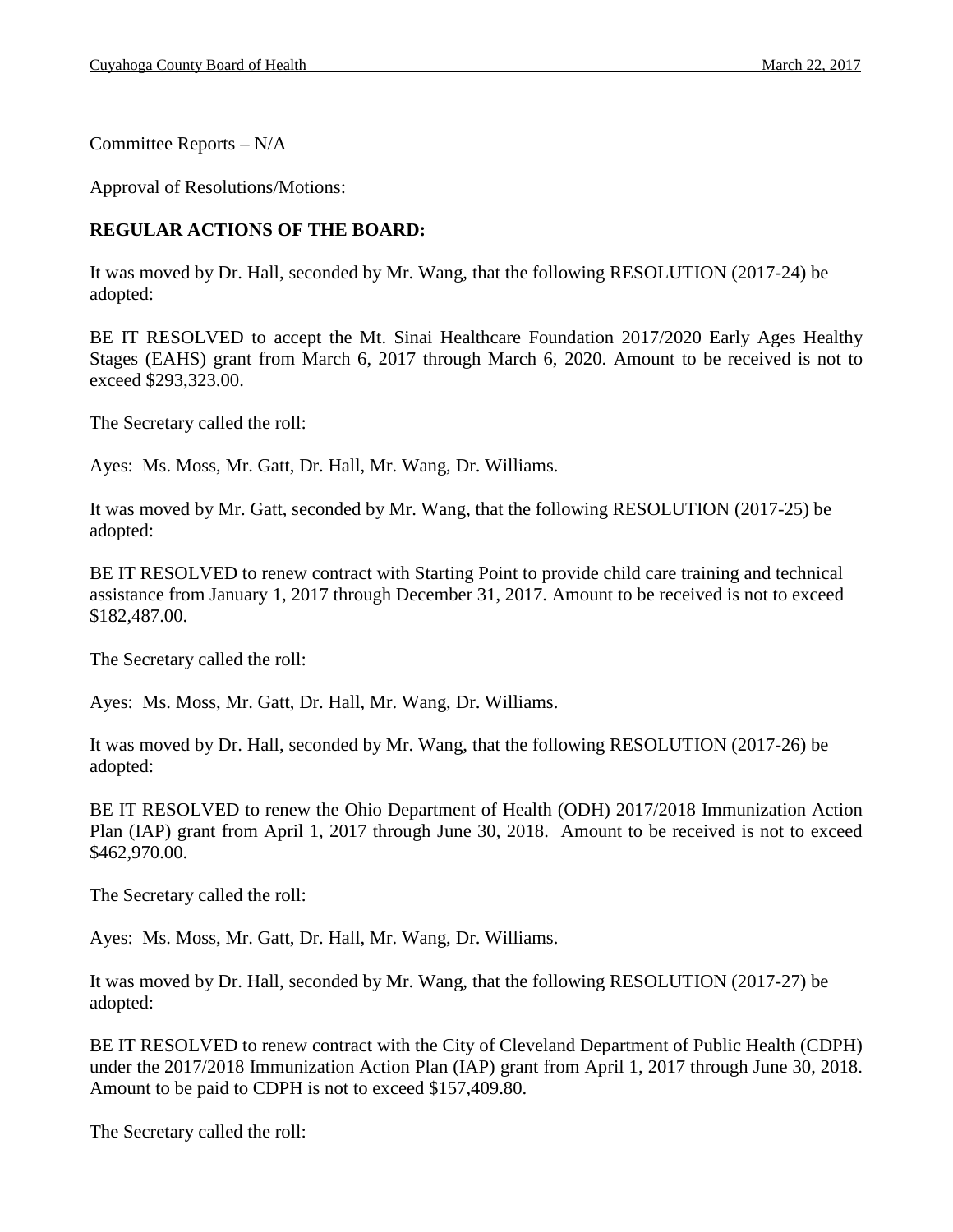Ayes: Ms. Moss, Mr. Gatt, Dr. Hall, Mr. Wang, Dr. Williams.

It was moved by Dr. Hall, seconded by Mr. Wang, that the following RESOLUTION (2017-28) be adopted:

BE IT RESOLVED to authorize the Health Commissioner to enter into and execute a third amendment to the contract between Cuyahoga County Board of Health and Cuyahoga County by and through its Office of Health and Human Services for the purpose of extending the contract through December 31, 2017 for the Prevent Premature Fatherhood (PPF) grant and accepting additional funding in the amount of \$35,000.00 (ref. enclosed).

The Secretary called the roll:

Ayes: Ms. Moss, Mr. Gatt, Dr. Hall, Mr. Wang, Dr. Williams.

It was moved by Mr. Gatt, seconded by Mr. Wang, that the following RESOLUTION (2017-29) be adopted:

BE IT RESOLVED to authorize the Health Commissioner to, on behalf of the Cuyahoga County District Board of Health, accept and enter into a Water Pollution Control Loan Fund agreement with the Ohio EPA to assist homeowners with the cost of the repair or replacement of home sewage treatment systems or connection to a sanitary sewer within the jurisdiction of the Cuyahoga County District Board of Health. Amount to be received is not to exceed \$300,000.00 (ref. enclosed).

The Secretary called the roll:

Ayes: Ms. Moss, Mr. Gatt, Dr. Hall, Mr. Wang, Dr. Williams.

It was moved by Dr. Hall, seconded by Mr. Wang, that the following RESOLUTION (2017-30) be adopted:

BE IT RESOLVED to authorize the Health Commissioner to enter into and execute an agreement with Cuyahoga County under their FY16 Urban Area Security Initiative (UASI) grant from January 1, 2017 through May 31, 2019. Amount to be received is not to exceed \$10,000.00 (ref. enclosed).

The Secretary called the roll:

Ayes: Ms. Moss, Mr. Gatt, Dr. Hall, Mr. Wang, Dr. Williams.

It was moved by Dr. Hall, seconded by Mr. Wang, that the following RESOLUTION (2017-31) be adopted:

BE IT RESOLVED to accept an addendum to the contract with Centers for Families and Children (CFC) (Resolution 2015-26) for the Employee Assistance Program (Ease@Work) to extend the end date of the contract term from March 31, 2017 to April 30, 2017. The monthly rate to be paid to CFC is to remain the same at \$1.50 per employee.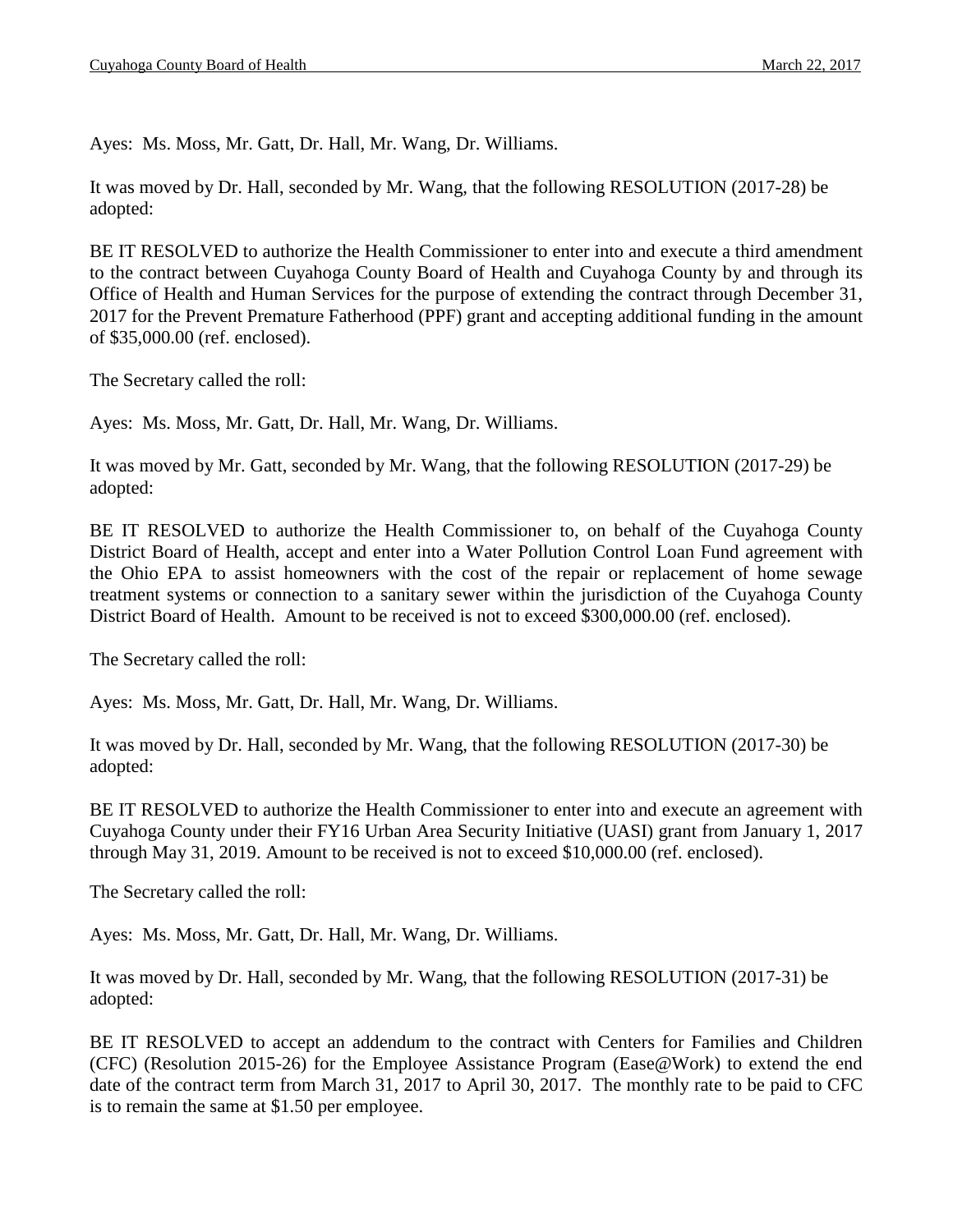The Secretary called the roll:

Ayes: Ms. Moss, Mr. Gatt, Dr. Hall, Mr. Wang, Dr. Williams.

It was moved by Dr. Hall, seconded by Mr. Gatt, that the following RESOLUTION (2017-32) be adopted:

BE IT RESOLVED to authorize the Health Commissioner to enter into and execute an agreement with a vendor for an Employee Assistance Program (EAP) at a monthly rate not to exceed \$1.50 per employee.

The Secretary called the roll:

Ayes: Ms. Moss, Mr. Gatt, Dr. Hall, Mr. Wang, Dr. Williams.

It was moved by Ms. Moss, seconded by Dr. Hall, that the following RESOLUTION (2017-33) be adopted:

BE IT RESOLVED to contract with Lincoln National Life Insurance Company for life insurance coverage from April 1, 2017 through March 31, 2019 for \$4.80 per employee/month.

The Secretary called the roll:

Ayes: Ms. Moss, Mr. Gatt, Dr. Hall, Mr. Wang, Dr. Williams.

It was moved by Dr. Hall, seconded by Dr. Williams, that the following RESOLUTION (2017-34) be adopted:

BE IT RESOLVED to approve the following revised job descriptions effective March 22, 2017 (ref enclosed):

Environmental Public Health Student Worker - Vector Control Environmental Public Health Student Worker - Water Quality

The Secretary called the roll:

Ayes: Ms. Moss, Mr. Gatt, Dr. Hall, Mr. Wang, Dr. Williams.

It was moved by Ms. Moss, seconded by Dr. Williams, that the following RESOLUTION (2017-35) be adopted:

BE IT RESOLVED to authorize a Then and Now Certificate for purchase order A-9550 with Master Printing for design and printing of the 2016 CCBH Annual Report in the amount of \$3,206.00.

The Secretary called the roll:

Ayes: Ms. Moss, Mr. Gatt, Dr. Hall, Mr. Wang, Dr. Williams.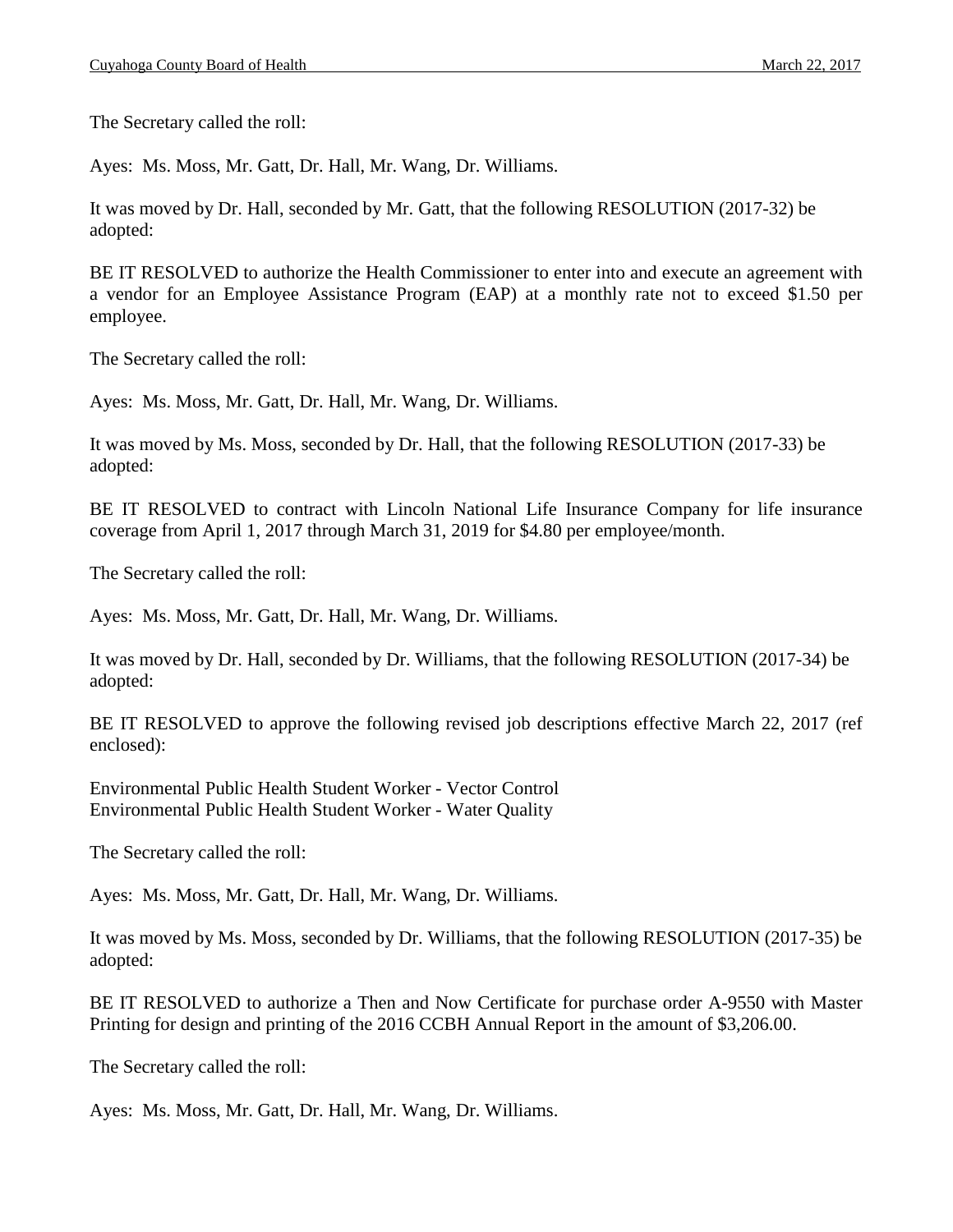It was moved by Dr. Hall, seconded by Mr. Wang, that the following RESOLUTION (2017-36) be adopted:

BE IT RESOLVED to approve the appropriation of the annual estimated expense and revenue budget for the year 2018 in accordance with the ORC 3709.28 (ref. enclosed).

The Secretary called the roll:

Ayes: Ms. Moss, Mr. Gatt, Dr. Hall, Mr. Wang, Dr. Williams.

# **BOARD ORDERS, RULES, FEES OR REGULATIONS**

# **FIRST READING:**

None

# **SECOND READING:**

None

# **THIRD READING:**

RESOLUTION (2016-132) Third Reading to enact the Construction and Demolition Debris Processing Facility Regulations (First Reading-September 28, 2016, Second Reading-October 26, 2016, Third Reading-November 23, 2016 - Tabled).

It was moved by Dr. Hall, seconded by Mr. Gatt, that the following RESOLUTION (2017-37) be adopted:

BE IT RESOLVED that approval be given of the Consent Agenda as set forth in the attached schedules:

| <b>Appropriation Measures.</b>                 |
|------------------------------------------------|
| Cash Transfers.                                |
| Routine Personnel Actions.                     |
| Employee Training and Travel Expenses.         |
| Approval of Vouchers. (Available upon request) |
| CRC Report and Other Contracts.                |
|                                                |

The Secretary called the roll:

Ayes: Ms. Moss, Mr. Gatt, Dr. Hall, Mr. Wang, Dr. Williams.

Break – 10:33 a.m. – 10:43 a.m.

Health Commissioner's Report – (10:43 a.m. – 11:55 a.m.) (1) Strategic Plan Update Part II (10:43 a.m. – 11:20 a.m.) Communications & Marketing Healthy Eating/Active Living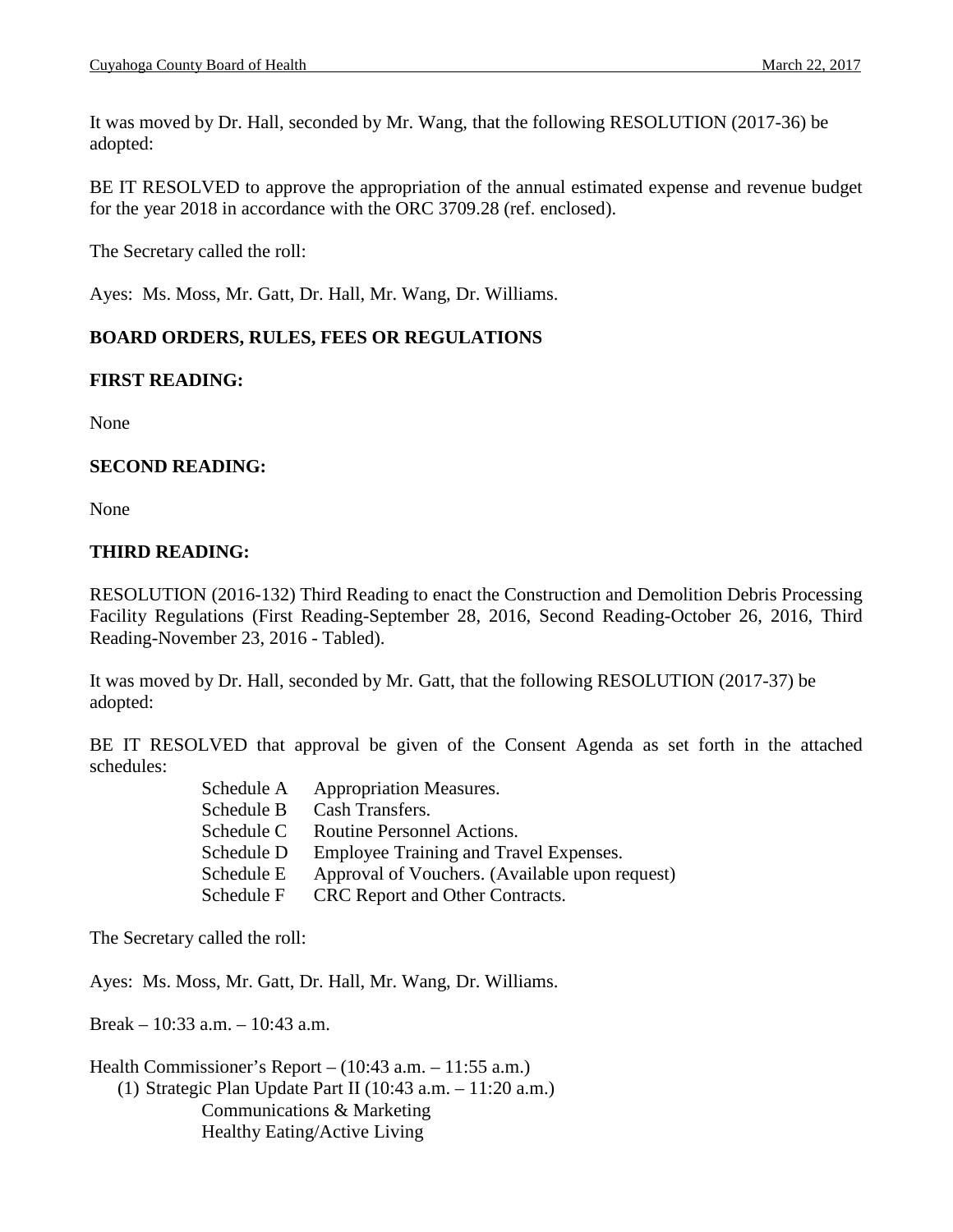Technology

- (2) Website/Customer Service Update (11:20 a.m. 11:27 a.m.)
- (3) 2016 MBO/Performance Management Update (11:27 a.m. 11:55 a.m.)
- Public and Staff Comments (three minute maximum) N/A.
- It was moved by Dr. Hall, seconded by Dr. Williams, that pursuant to Resolution 1993-43 and
- O.R.C. Sec 121.22 the Board Adjourn to Executive Session to discuss personnel issues.
- The Secretary called the roll:
- Ayes: Ms. Moss, Mr. Gatt, Dr. Hall, Mr. Wang, Dr. Williams.
- Executive Session began at 11:55 a.m.
- Dr. Hall and Dr. Williams left the meeting at 12:40 p.m.
- Executive Session ended at 12:45 p.m.
- Miscellaneous Business N/A.
- Thereupon, it was moved by Mr. Gatt, seconded by Mr. Wang, that the following Motion be adopted:
- BE IT RESOLVED that the meeting be adjourned at 12:45 p.m.
- The Secretary called the roll:
- Ayes: Ms. Moss, Mr. Gatt, Mr. Wang; Dr. Hall and Dr. Williams were absent.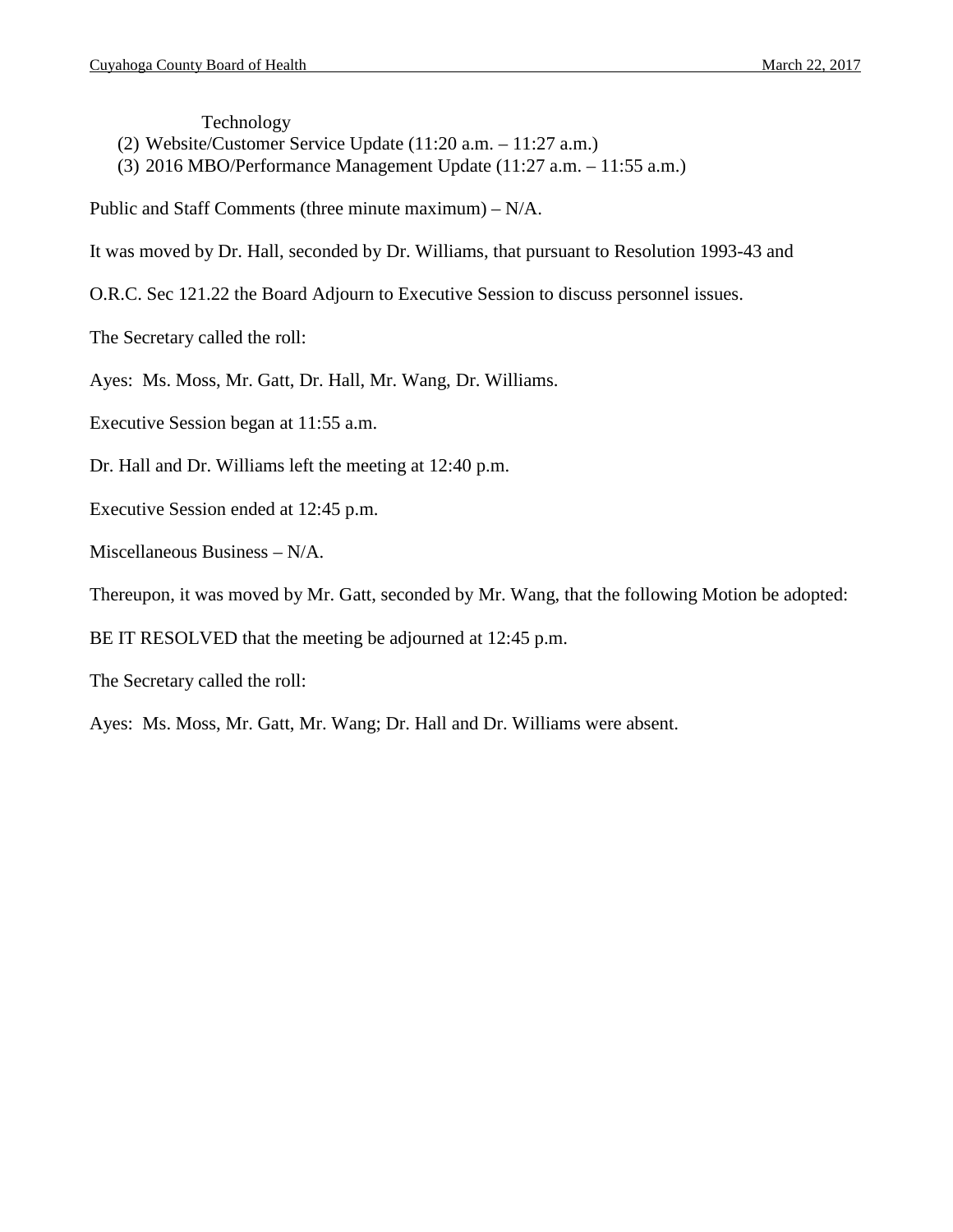# **SCHEDULE A APPROPRIATION MEASURES**

#### 1. Establish Budgets

- A. Establish a budget for 2017/2020 Early Ages Healthy Stages (EAHS) grant in the amount of \$293,323.00 (ref. enclosed).
- B. Establish a budget for the 2017 Starting Point grant in the amount of \$182,487.00 (ref. enclosed).
- C. Establish a budget for the 2017/2018 Immunization Action Plan (IAP) grant in the amount of \$560,885.46 (includes \$97,915.46 in-kind match) (ref. enclosed).
- 2. Budget Revisions
	- A. Budget revision in the 2016/2017 Reproductive Health and Wellness (RHW) grant to increase the budget by \$2,270.15 (ref. enclosed).
	- B. Budget revision in the 2016/2017 Immunization Action Program (IAP) grant to redistribute \$6,627.36 (ref. enclosed).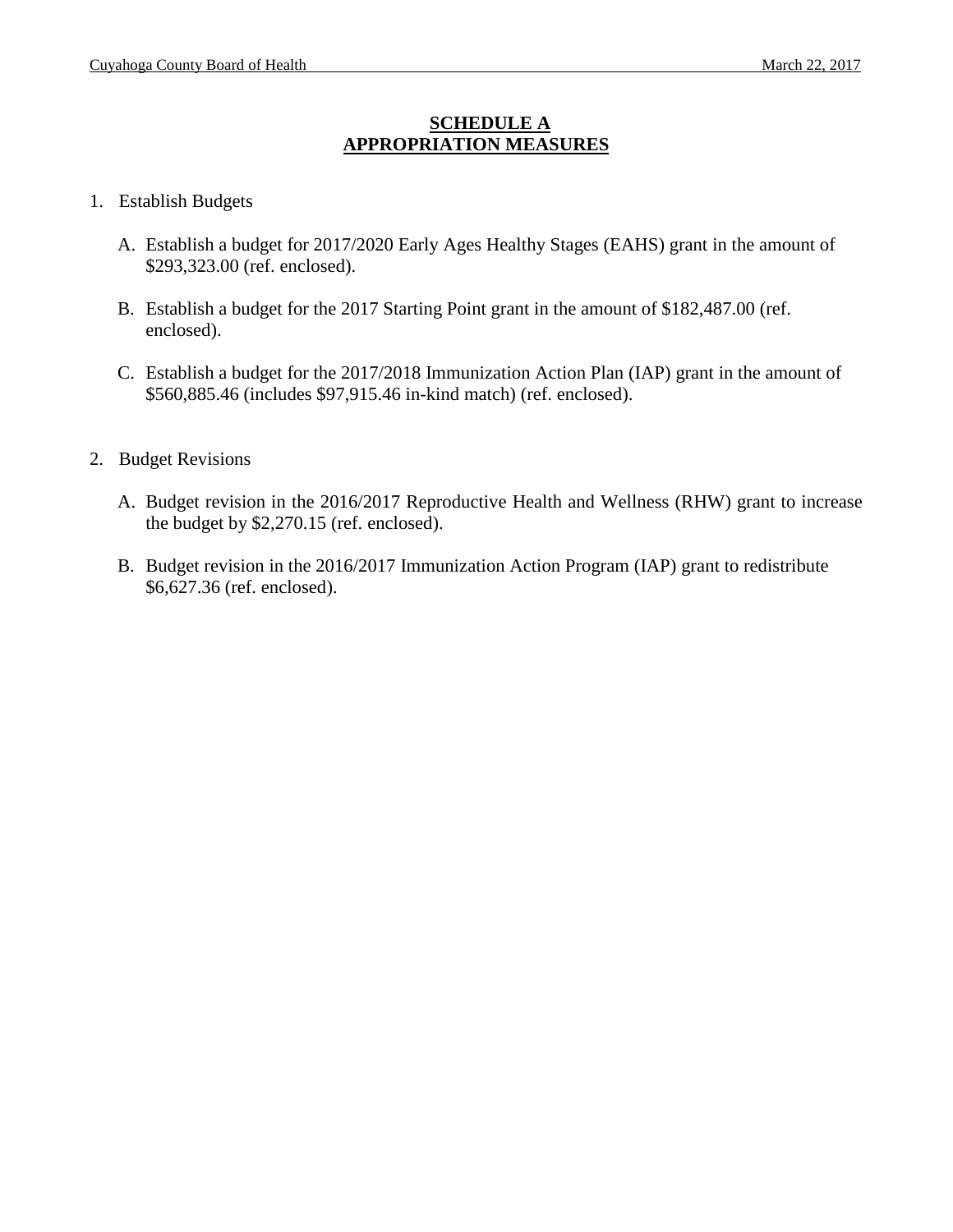# **SCHEDULE B CASH TRANSFERS**

1. Operating Transfers

None

2. Residual Equity Transfers

None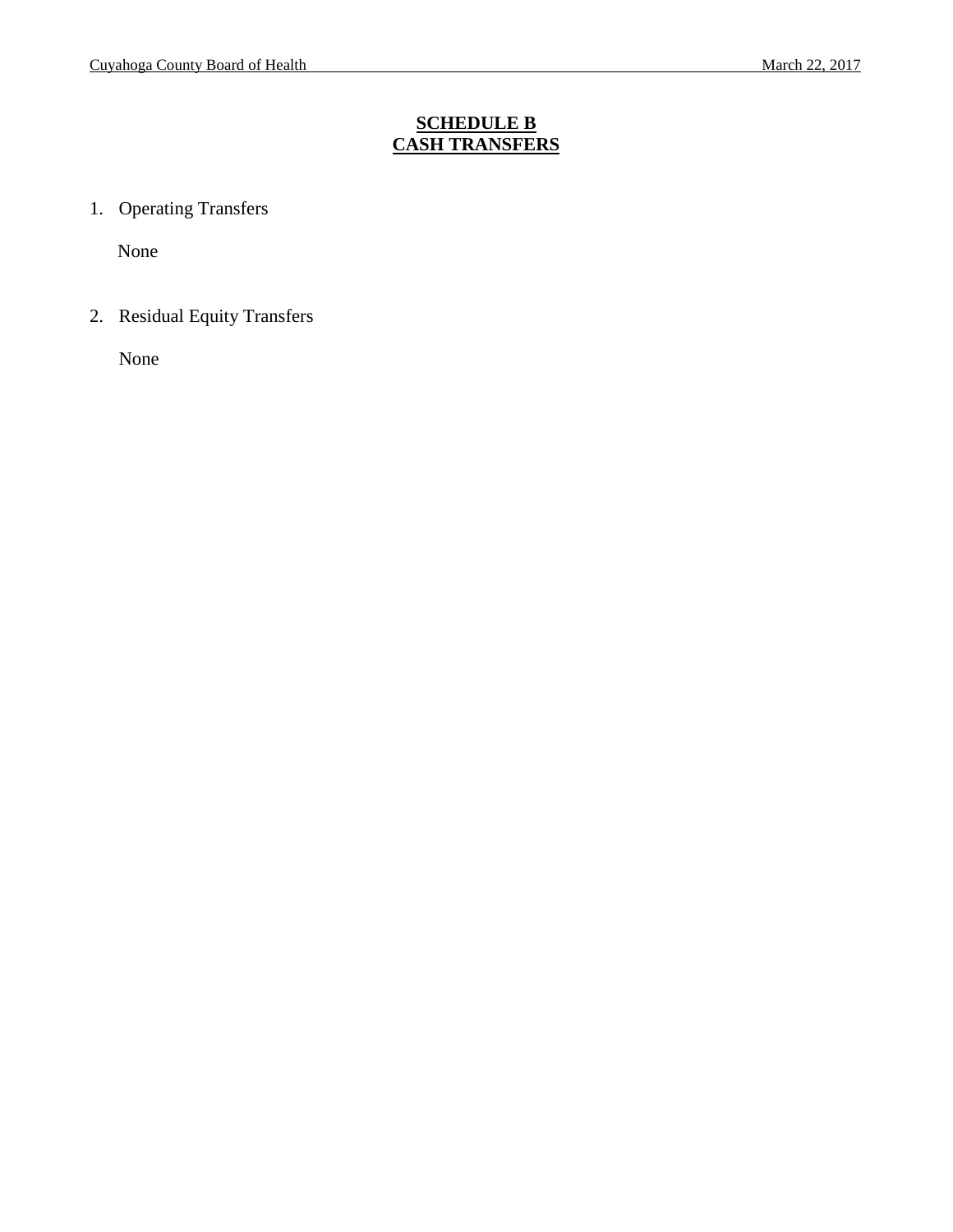#### **SCHEDULE C ROUTINE PERSONNEL ACTIONS**

Unless otherwise specifically indicated, said appointments shall be effective as of the beginning of the next pay period following completion and satisfaction of any post offer requirements and signature as determined by the Director of Organizational Development.

Step(s):

- A. Amy Geiss, PHN 3, from Step X \$59,397.00 annually to Step X \$59,982.00 annually, effective April 24, 2017.
- B. Erika Smith, PHN 1, from Step 1 \$45,903.00 annually to Step 2 \$46,371.00 annually, effective April 10, 2017.

Resignation(s):

A. Ellen Vierheller, PHN 1, effective March 28, 2017.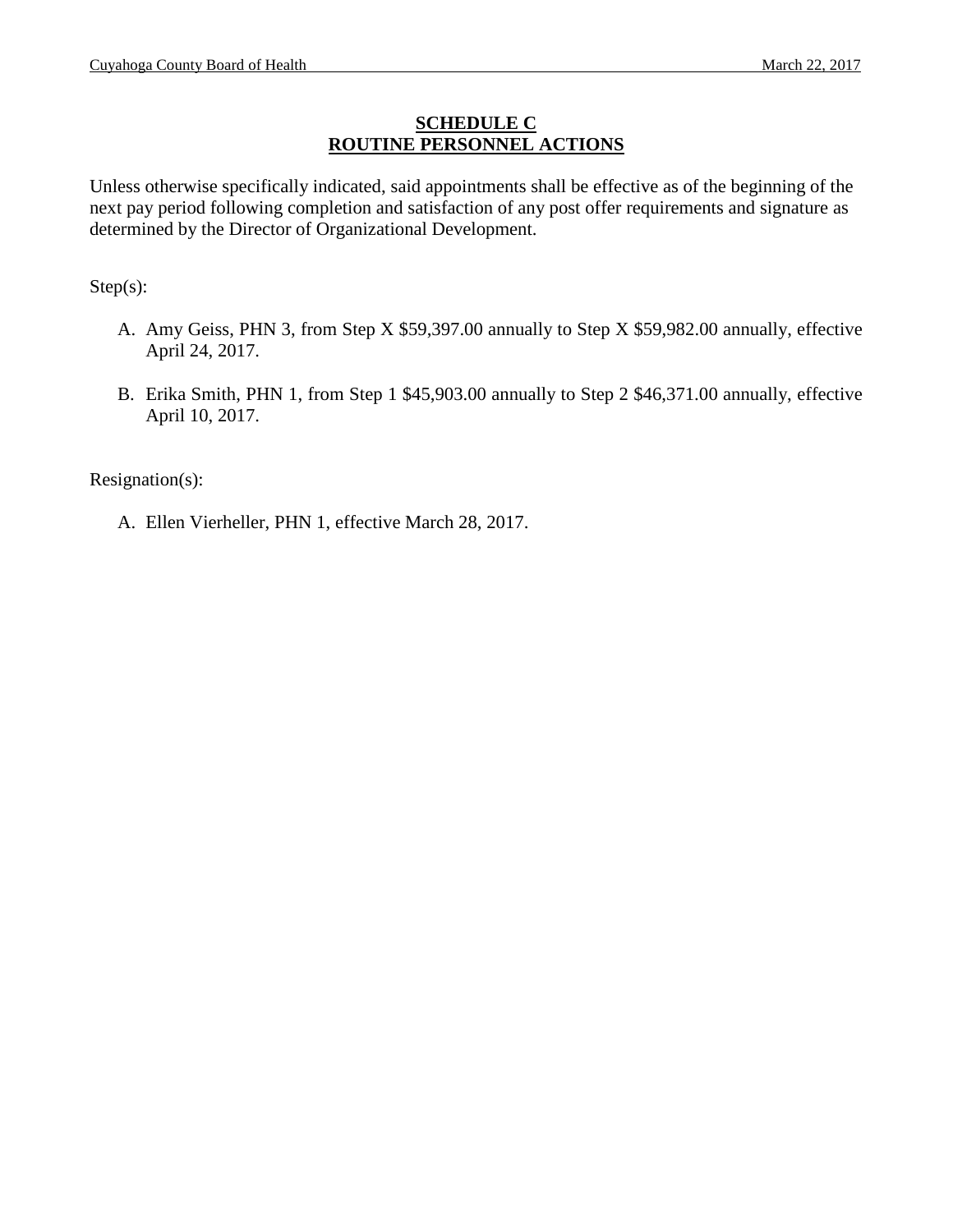# **SCHEDULE D EMPLOYEE TRAINING AND TRAVEL EXPENSES**

#### Environmental Public Health

- a. Robert Brand to Urban Land Institute Conference March 7, 2017 Cleveland registration fee \$55.00.
- b. Megan Conklin, Michelle Healey, Domenica McClintock, Nate McConoughey, and Laura Travers to Annual Midwest Workshop March 20 - 23, 2017 – Columbus - registration fee \$68.00 each.
- c. Robert Brand to 2017 Great Lakes Area of Concern Conference March 29 30, 2017 Grand Rapids, MI - registration fee \$80.00.
- d. 11 EPH staff to the Ohio Environmental Health Association's (OEHA) 71<sup>st</sup> Annual Educational Conference April 6-7, 2017 – Worthington – registration fee \$220.00 (non-member), \$150.00 (member) each.

#### Epidemiology, Surveillance and Informatics

- a. Jackie Napolitano and Stacey Short to the Ohio Environmental Health Association's (OEHA)  $71<sup>st</sup>$  Annual Educational Conference April 6-7, 2017 – Worthington – registration fee \$220.00 (non-member), \$150.00 (member) each.
- b. Sagar Jha to Cybersecurity Training March 22, 2017 Elyria.
- c. Carl Preusser to the 2017 Visual Studio Live (vslive) Conference May 13-18, 2017 Austin, TX - registration fee \$1,395.00.

#### Prevention and Wellness

- a. Ryan White Program staff to various program meetings from March 1, 2017 through February 29, 2018 – Ashtabula, Geauga, Lake, Lorain and Medina counties.
- b. Ryan White Program staff to Quarterly Ohio Department of Health Care Part A and Part B meetings from March 1, 2017 through February 28, 2018 – Columbus.
- c. Ryan White Program staff to Quarterly Ohio Department of Health Prevention meetings from March 1, 2017 through February 28, 2018 – Columbus.
- d. Ryan White Program staff to Ohio Department of Health Medical Case Management Personnel and Supervisor meetings from March 1, 2017 through February 28, 2018 – Columbus.
- e. Ryan White Program staff to Quarterly H4C meetings from March 1, 2017 through February 28, 2018 – Columbus.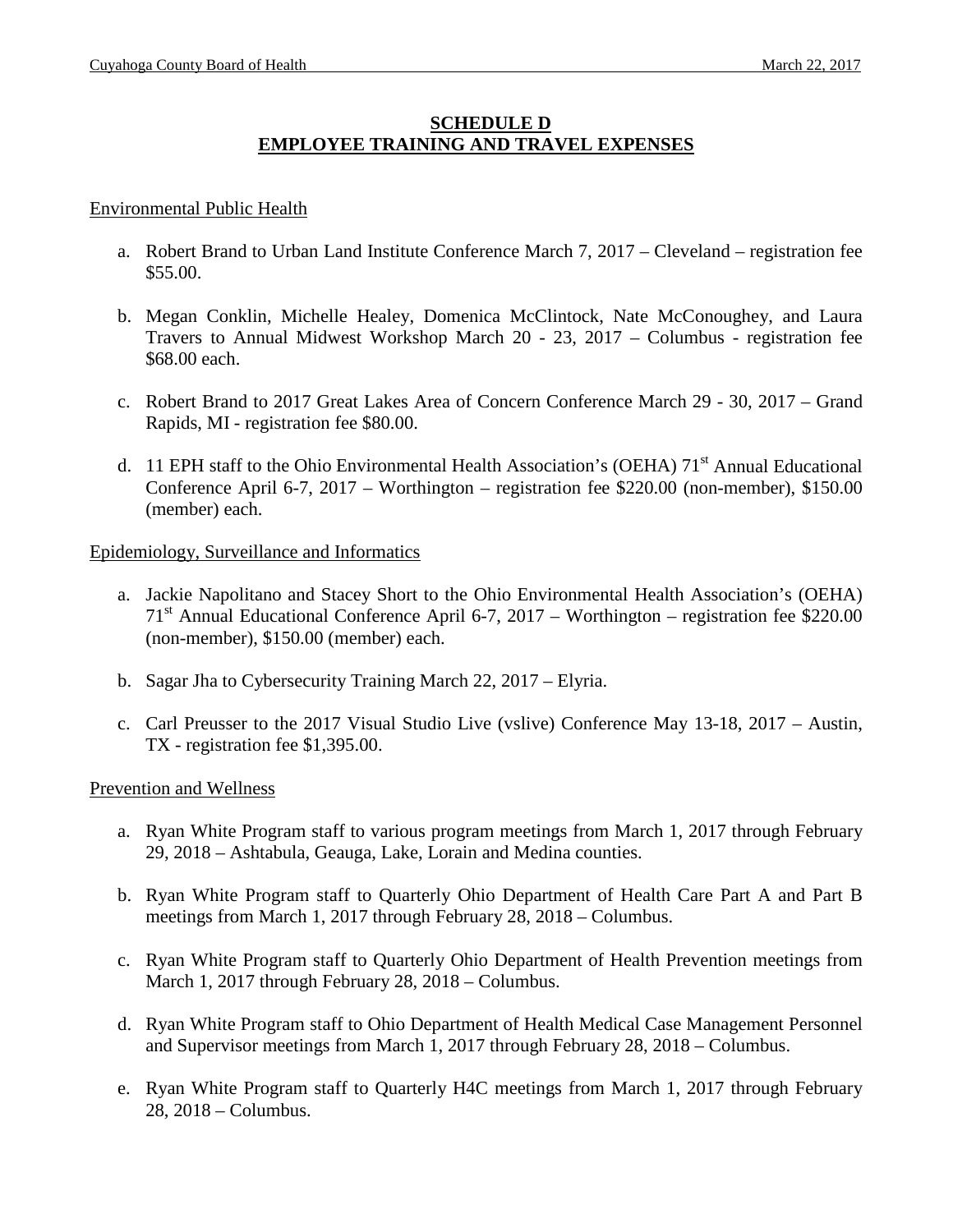- f. Ryan White Program staff to Monthly State Integrated Plan meetings from March 1, 2017 through February 28, 2018 – Columbus.
- g. Alison Patrick to Bauman Orchards Partner meeting March 9, 2017 Rittman.
- h. Claire Boettler to OPHA PHN Section Quarterly meeting March 17, 2017 Columbus.
- i. Claire Boettler to Climate Action Fly-In conference March 21-24, 2017 Washington, D.C. time only.
- j. Alison Patrick to Ohio Farm to School Advisory meeting March 23, 2017 Columbus.
- k. Claire Boettler to OPHA Public Policy Institute meeting April 19, 2017 Columbus registration fee \$70.00.
- l. Lorrie Considine to Cribs for Kids National conference April 25-28, 2017 Pittsburgh, PA registration fee \$400.00.
- m. Angela Newman to Maternal and Child Health Project Director meeting May 2, 2017 Columbus.

\*Professional education under ONA contract.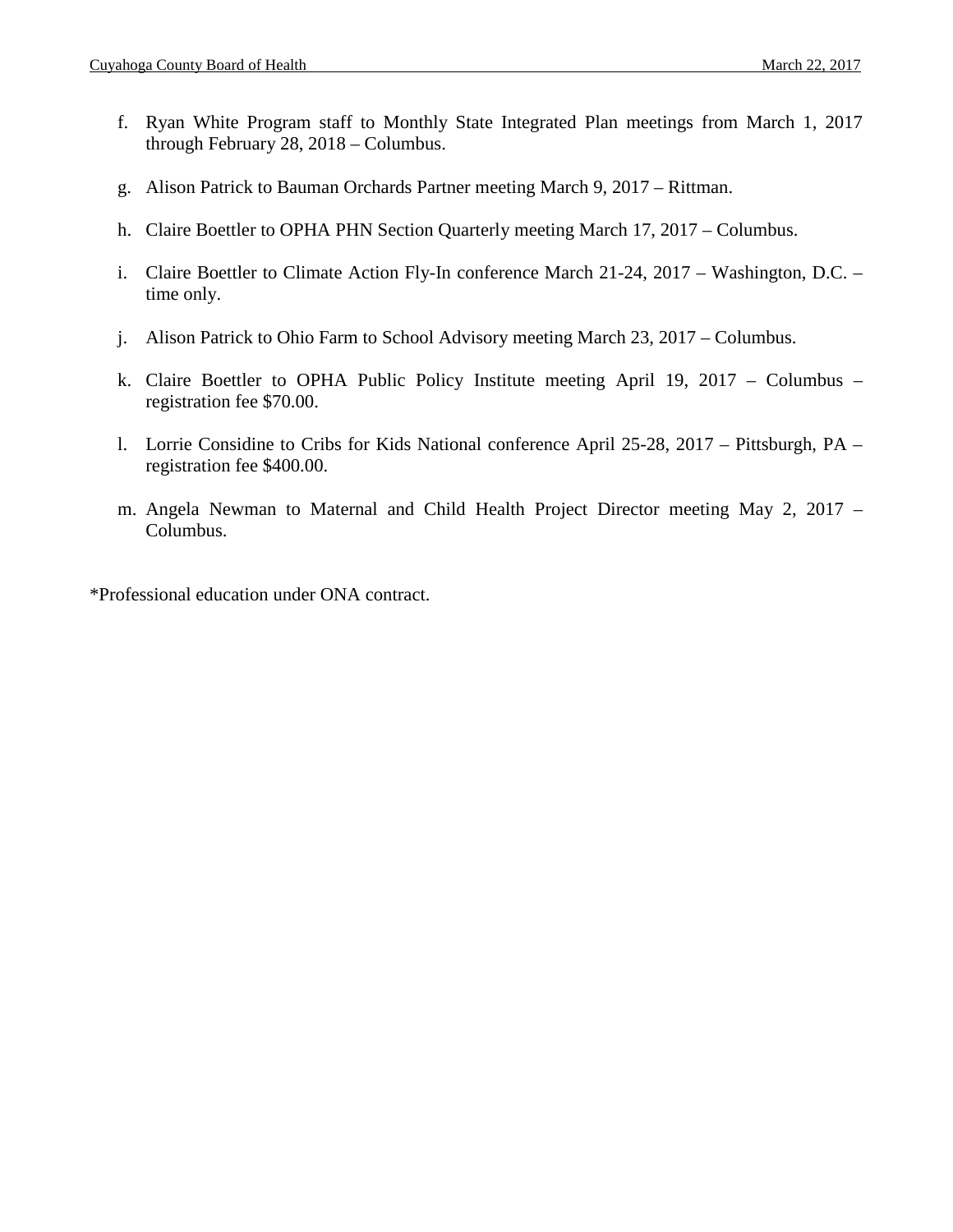#### **SCHEDULE F CRC REPORT AND OTHER CONTRACTS**

#### A. CRC Report

1. February 21, 2017 Meeting (ref. enclosed):

#### Tabled Items

CRC 2016-121 Ryan White Part A Program – Direct Services RFP# 2016-08

No Action at this time.

Contract Recommendations for Board Approval

CRC 2016-122: Promesa Consulting Group - \$30,677.50

No Exchange of Funds

CRC 2017-26: MOUs – City of Berea City of Brooklyn City of East Cleveland Village of Highland Hills City of Independence City of Lyndhurst Village of Valley View

Contract Authorizations (Lead and/or Household Sewage Program)

CRC 2017-27: Green Home Solutions - \$17,750.00

CRC 2017-28: C.B. Mullins Construction Company, Inc. - \$8,250.00

2. March 7, 2017 Meeting (ref. enclosed):

Contract Recommendations for Board Approval

CRC 2016-121: Ryan White Part A Direct Service Providers (see references)

No Exchange of Funds

CRC 2017-29: MOUs – City of Bedford Heights City of Brecksville Village of Brooklyn Heights City of Maple Heights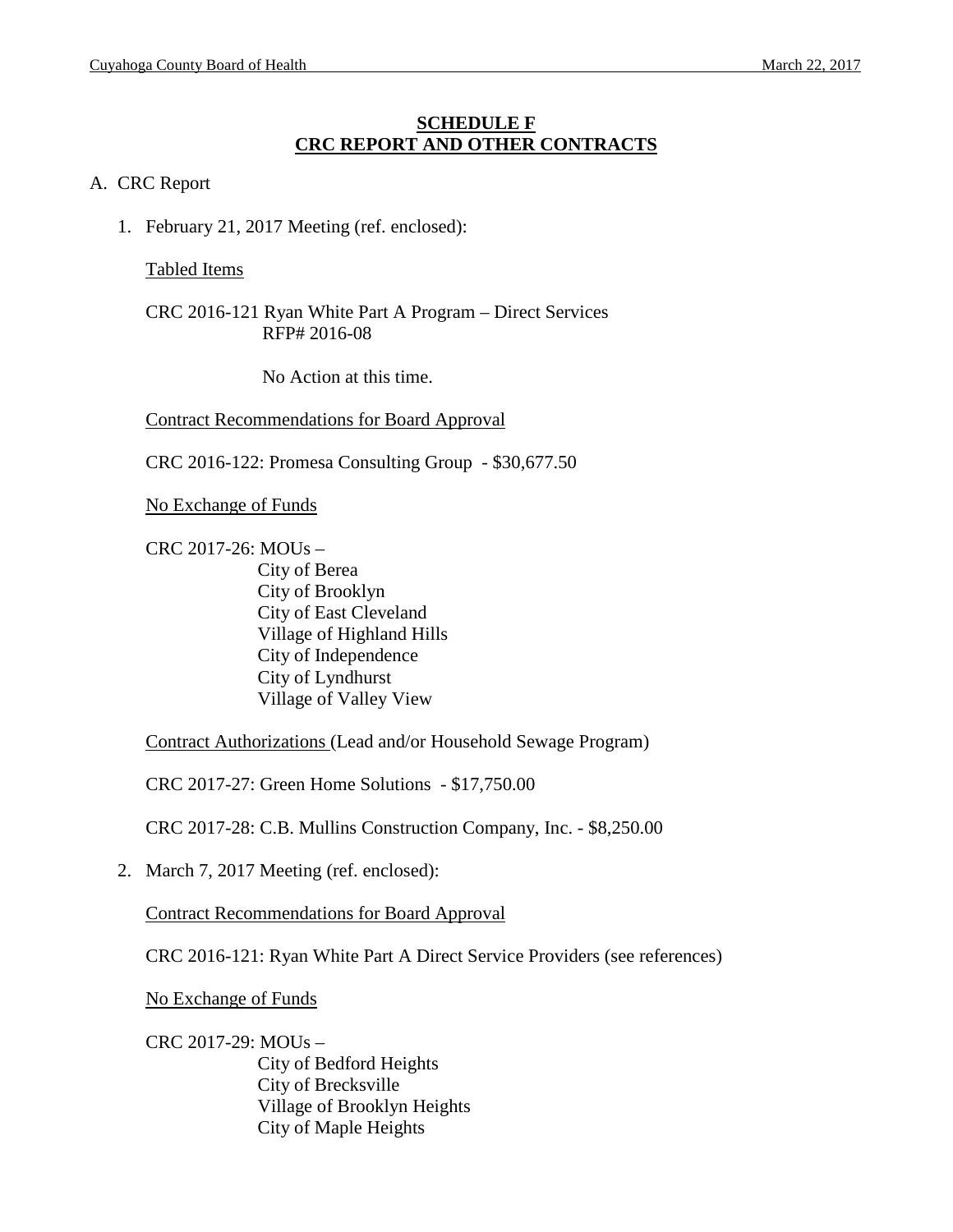Village of Moreland Hills City of North Royalton City of Seven Hills City of University Heights

CRC 2017-30: BDL General Contracting – contract period extension

Contract Authorizations

CRC 2017-31: Cinecraft Productions, Inc. - \$12,000.00

CRC 2017-32: Liberty Ford, Inc. - \$20,139.56

Lead Program

CRC 2017-33: MCM Home Services - \$6,750.00

CRC 2017-34: Green Home Solutions - \$7,570.00

Contract Approvals

CRC 2017-35: Contract – Cuyahoga County Planning Commission – \$10,000.00

CRC 2017-36: Contract – Lamar Advertising - \$20,000.00

CRC 2017-37: Contracts - Medina County Health District - \$15,000.00 The MetroHealth System - \$17,532.66 Recovery Resources - \$8,000.00

B. Other Contracts

None